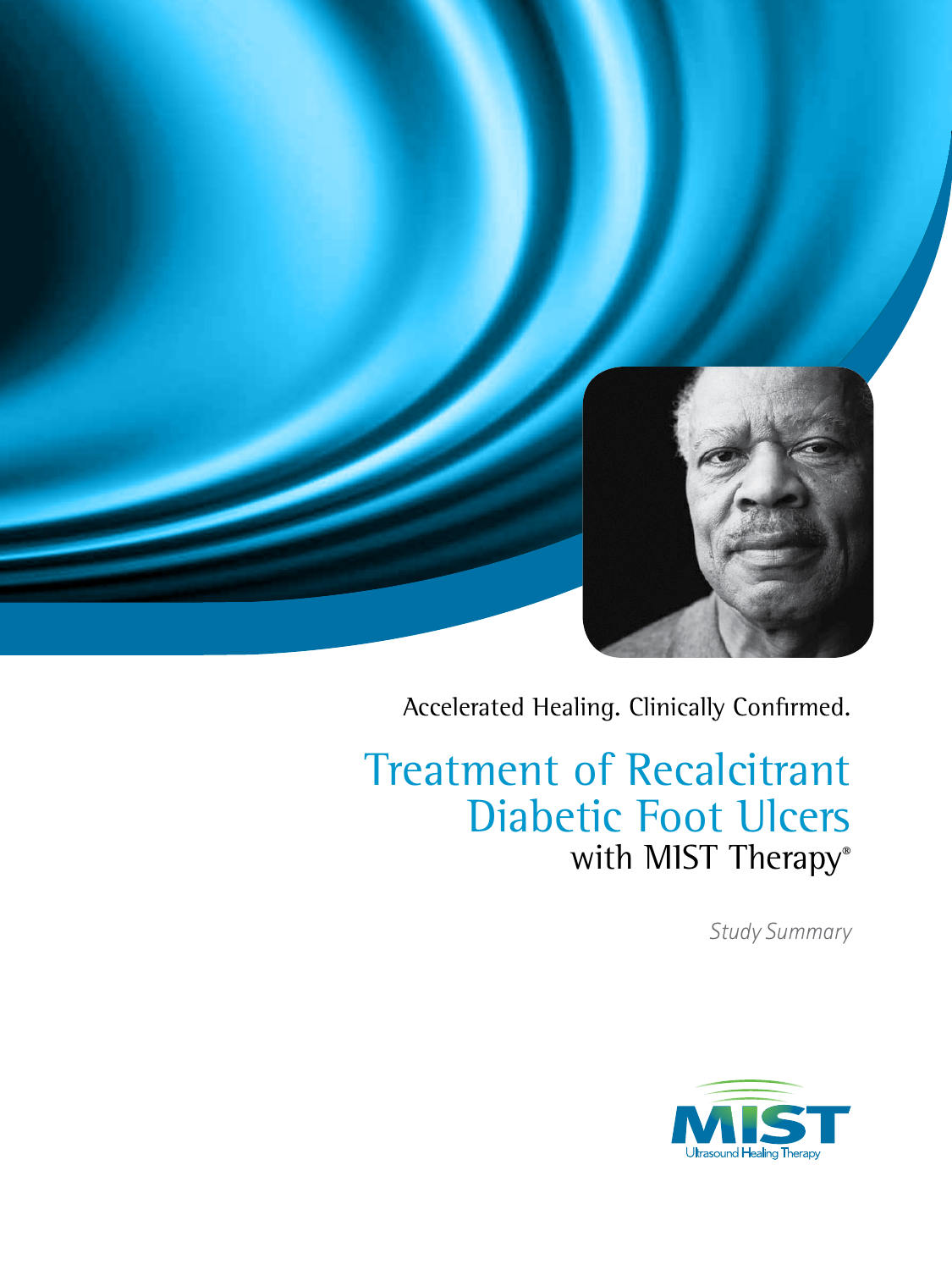## *Ultrasound Therapy for Recalcitrant Diabetic Foot Ulcers: Results of a Randomized, Double-Blind, Controlled, Multicenter Study*

Ennis WJ, Formann P, Mozen N, Massey J, Conner-Kerr T, Meneses P, Mist Ultrasound Diabetic Foot Study Group. Ostomy/Wound Management 2005;51(8):24-39

#### Study Overview:

This prospective, randomized, double-blinded, controlled, multicenter study was designed to evaluate the safety and efficacy of the MIST Therapy® system compared to a "sham device" in the healing of recalcitrant diabetic foot ulcers. The study also evaluated the impact on total closure and quantitative bacterial cultures and the effect on healing of various levels of sharp/surgical debridement.

Fifty-five patients met criteria for efficacy analysis. They received standard of care, which included products that provide a moist environment, offloading diabetic shoes and socks, debridement, wound evaluation, and measurement. The therapy applied was either MIST Therapy or a sham device that delivered saline mist without the use of ultrasound.

### **Key Findings:**

Overall, **40.7%** of wounds in the Ultrasound Therapy Group plus standard of care (SOC) **were healed** after 12 weeks of care compared to 14.3% of wounds healed in the Sham Group plus SOC.  $(P = < 0.001)$ 

#### **Significant Wound Closure with MIST Therapy®**



### **Accelerating the Rate of Healing**

MIST Therapy uses low-frequency ultrasound to stimulate cells at and below the wound surface to activate healing. A painless procedure, it is the only noncontact, low-frequency ultrasound device for healing cleared by the FDA.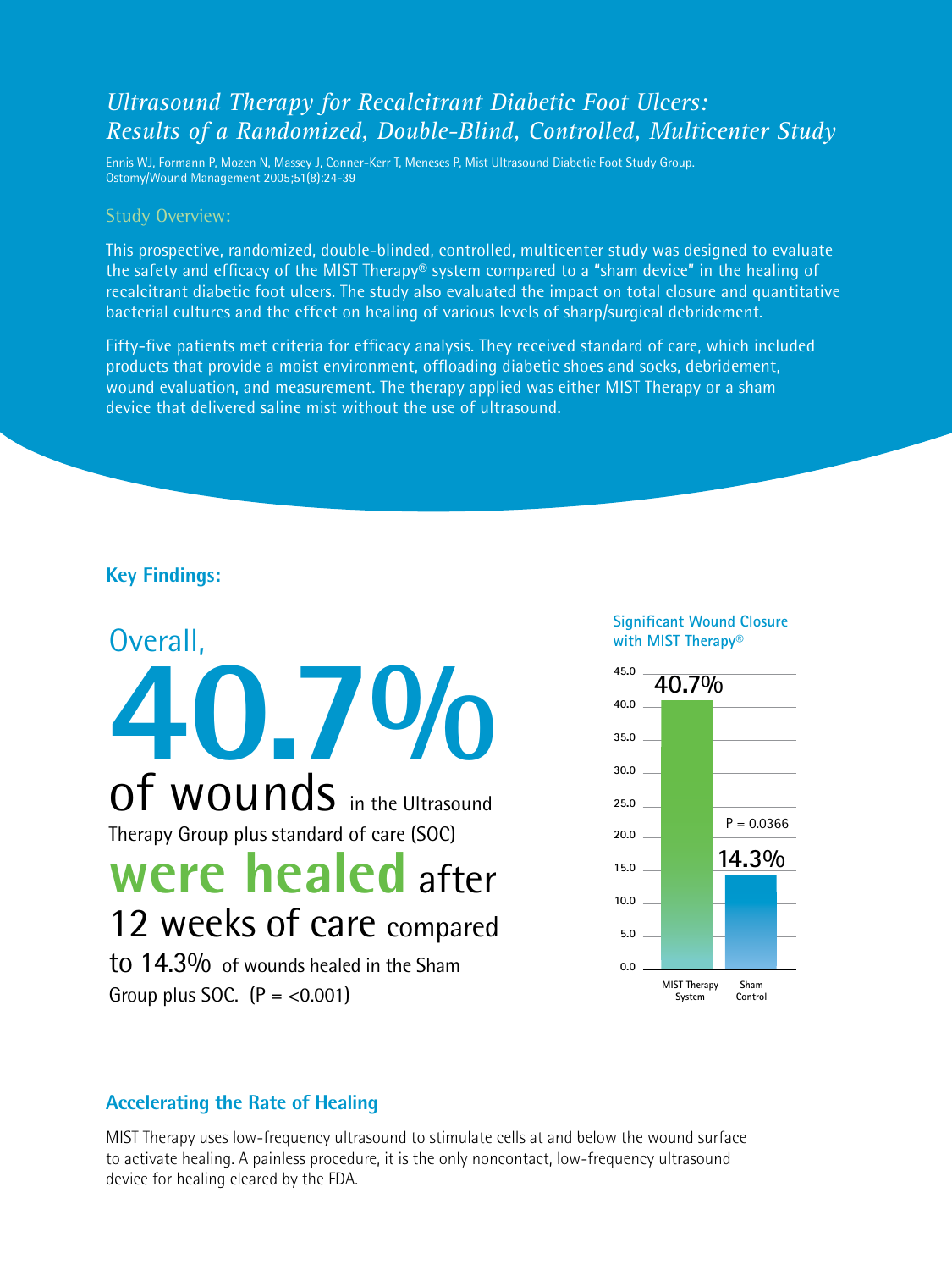#### **Physician Observations**

"People with diabetes account for 60% of all amputations performed in the US annually. The results of this double-blinded, randomized, sham-controlled trial demonstrate a positive effect on the healing of diabetic foot ulcers."

> — Dr. William J. Ennis, Advocate Christ Medical Center, Oak Lawn, IL.

Before **After MIST Therapy** 





### **Patients Like Yours?**

This study examined diabetic foot ulcers among patients like Samuel, a 67-year-old male with Type I diabetes who does not smoke. He has a chronic diabetic foot ulcer (Wagner grade one) that he has endured for more than 30 days.

Samuel is ambulatory at least 75% of the time and is able to bear weight on his foot.

Samuel's wound was treated with MIST Therapy. It healed faster than the wounds of patients who were treated with the sham device.

# Sound Science. Strong Results.